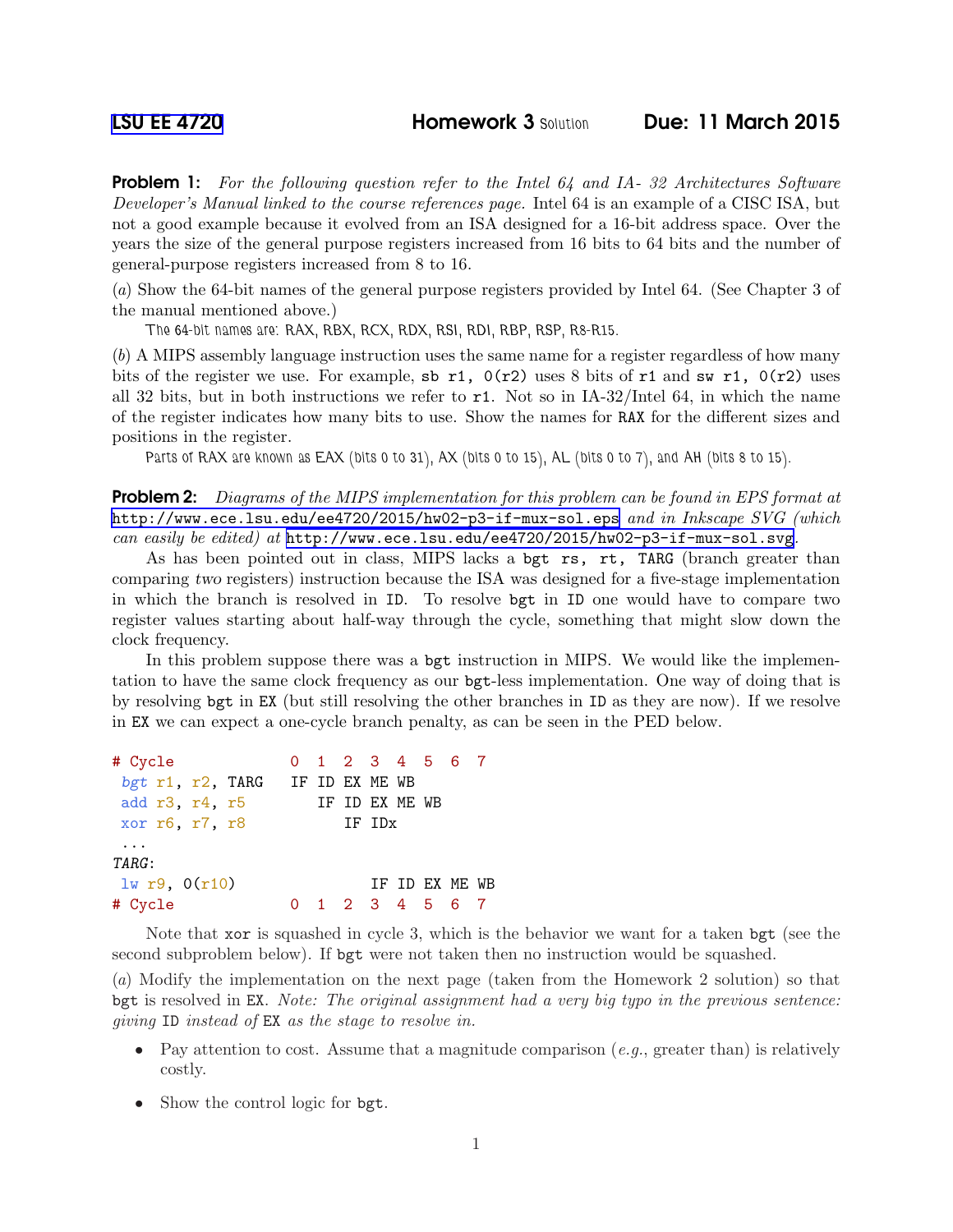• Do not "break" existing instructions.

*Solution appears below. The* bgt *branch is taken if the* rs *register contents is greater than the* rt *register contents. Since we are resolving the branch in* EX *we can use the ALU to detect whether this condition is true. When a* bgt *is in* ID *the control logic, shown in dark yellow, chooses a greater-than operation for the ALU. A greater-than operation sets the ALU output to 1 if the upper input is strictly larger than the lower input, and to 0 otherwise. (It is like the less than operation that must be used for the* slt *instruction.) An AND gate added to the* EX *stage, shown in blue checks whether a* bgt *is in* EX *and if the condition is true (notice that the logic only needs to look at the LSB of the ALU output).*

*The adder computing the branch target can now get its inputs from either* ID *or* EX*, controlled by the is BGT , these changes are shown in purple. The reason for using is BGT (from* EX*!) and not the taken bgt signal (the output of the AND gate) is timing. is BGT is available at the beginning of* EX*, giving the adder plenty of time. The bgt taken signal is available near the end of* EX *(since it depends on the ALU output), so it would be too late to start computing the target address.*

*Because the same adder is used for* ID*- and* EX*-stage branches no changes need to be made to the* IF*-stage mux. However, we do need to add a condition for selecting input* 012*, that's shown with the green OR gate which merges the* ID*-stage or* EX*-stage condition. (Fortunately for us, MIPS disallows two consecutive branches. Otherwise, a branch in* ID *would have to stall if there was a taken* bgt *in* EX*.)*

*An alternative solution is to compute the target address in* ID *and pass it to* EX*, that is discussed further below. Grading Notes.*

*In some solutions the is BGT logic is in* EX*, with its input connected to a new* ID/EX.IR *pipeline latch. Adding* a 32-bit pipeline latch is more expensive than adding just one bit. Of course, one only really needs to send the opcode *field, but if a solution does not explicitly state that it, is at risk of having points deducted for waste.*

(*b*) If bgt is taken an instruction will have to be squashed. (Because bgt has just one delay slot, just like all the other branches.) Add logic so that a one-bit signal sq (squash) is delivered to ID when the instruction in ID needs to be squashed due to a taken bgt.

*The logic for the squash signal is shown in red. It is the* bgt *taken signal sent to the new* IF/ID.SQ *pipeline latch.*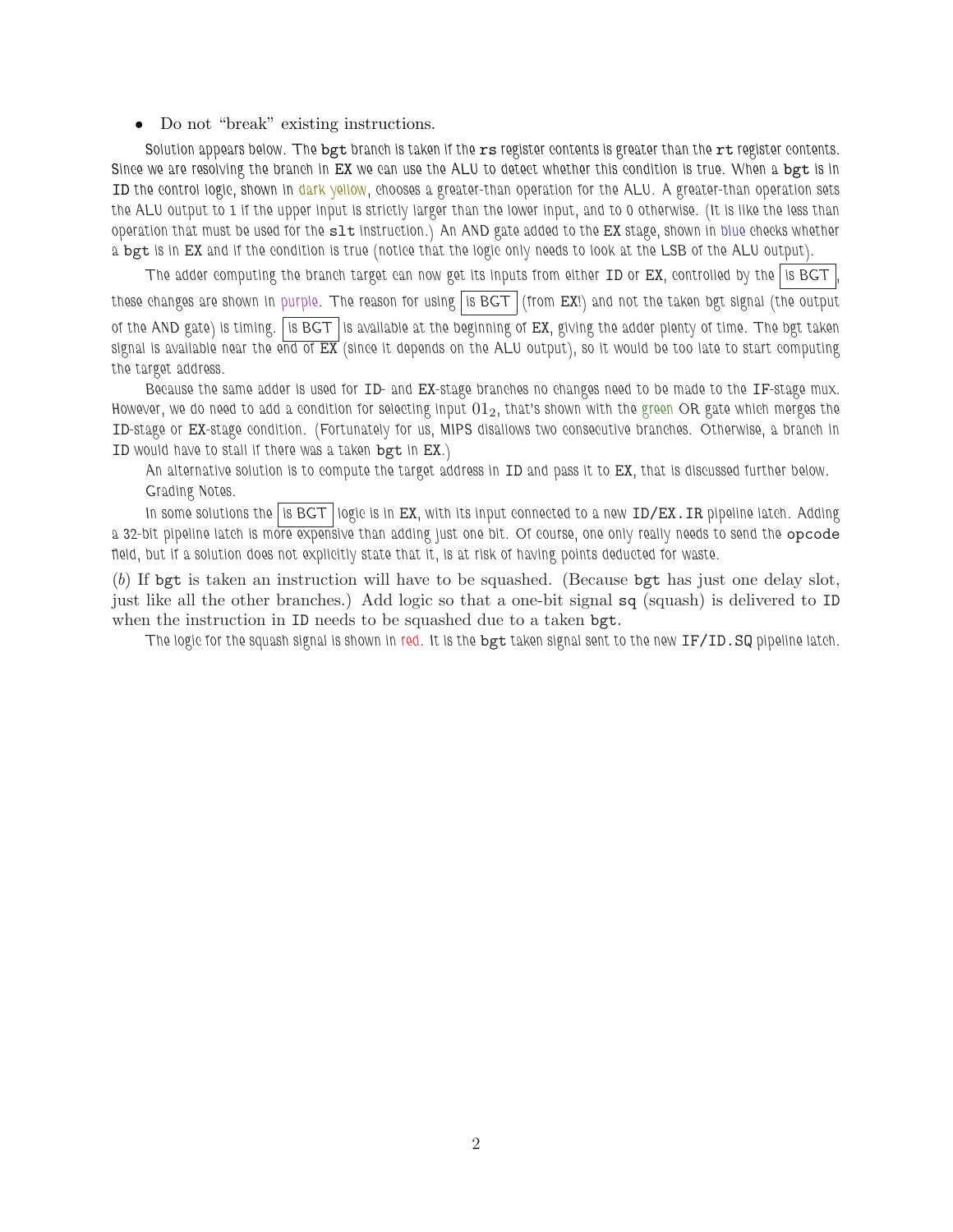